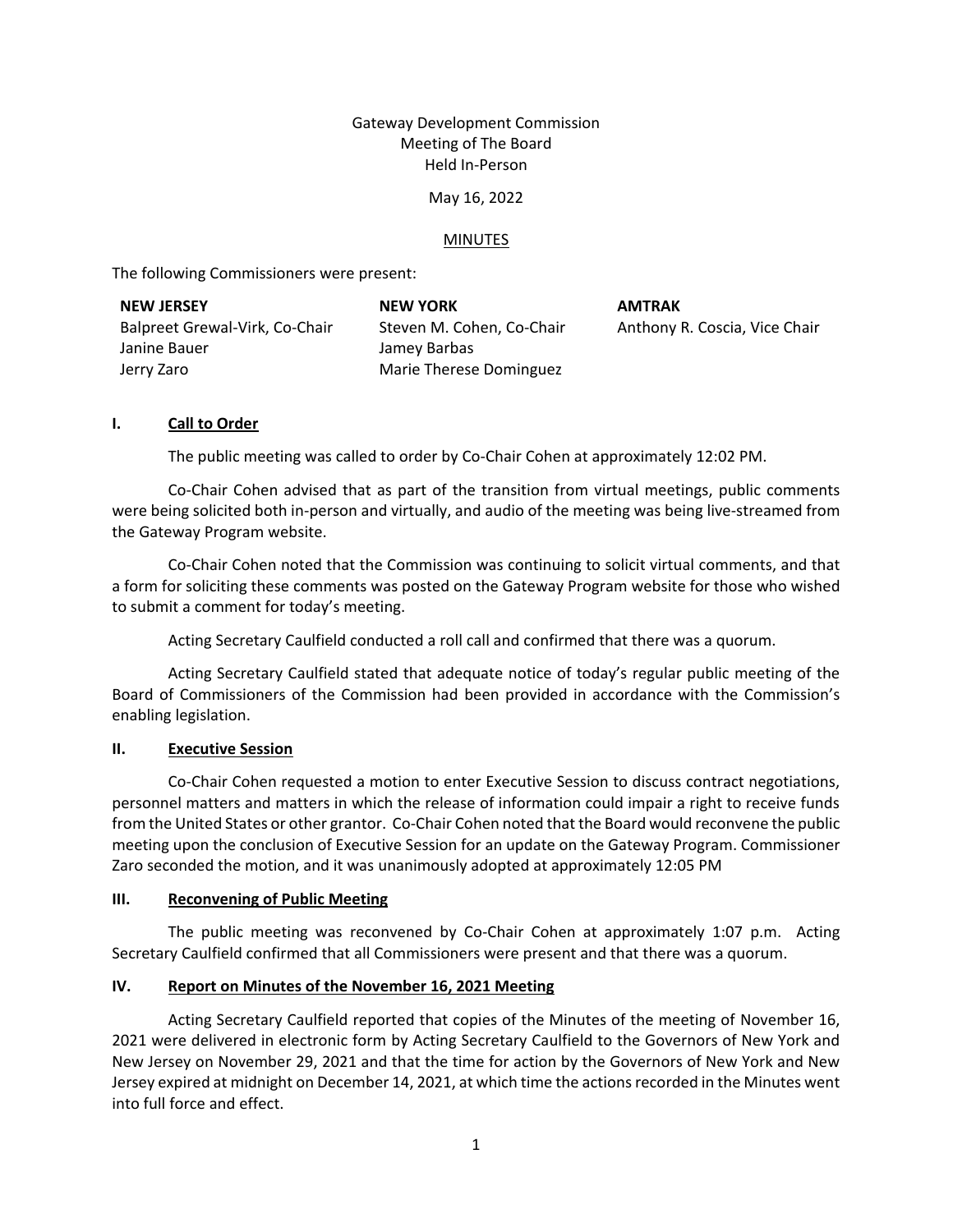## **V. Gateway Program Update**

Frank Sacr and Stephen Sigmund provided an update presentation on the Gateway Program.

Following the presentation, Co-Chair Cohen thanked Mr. Sacr and Mr. Sigmund for their update, and asked if there were any questions or comments from the Board. None of the Commissioners had any questions or comments.

# **VI. Public Comments**

Co-Chair Cohen announced that prior to voting on today's action items that the Commission had solicited in-person and virtual comments from the public in advance of, and during, today's meeting. He indicated that a form for soliciting these comments was posted to the Gateway Program website and was available throughout today's meeting. He also indicated that public attending in-person had opportunity to sign up in advance or when arriving today. Two written comments were received by 5:00 PM on May 15, 2022 and had been distributed to the Board and posted on the Gateway Program website in advance of the meeting. All written comments received during the meeting would be distributed to the Board, posted on the Gateway Program website, and filed in the Commission's records after the meeting. There were two additional written comments received following the initial May 15<sup>th</sup> deadline.

The following individuals provided comment:

Virtual Public Comments Received for May 16, 2022 Board Meeting:

| <b>Commenter</b>                                | Topic                                     |
|-------------------------------------------------|-------------------------------------------|
| Carlo Scissura, NY Building Congress            | <b>Project Start</b>                      |
| Bruce Bergen, Raritan Valley Coalition          | <b>Gateway Tunnel Project</b>             |
| Lauren Colacurcio, Association for a Better New | Supportive comment on the progress of the |
| York (ABNY), Inc.                               | Gateway Program                           |
| Felicia Park-Rogers, Tri-State Transportation   | Supportive comment on the progress of the |
| Campaign                                        | Gateway Program                           |

### In-Person Public Comments Received during May 16, 2022 Board Meeting:

| <b>Commenter</b>                           | <b>Topic</b>           |
|--------------------------------------------|------------------------|
| Brian Fritsch, Build Gateway Now Coalition | <b>GDC</b> support     |
| Joseph Clift, Individual                   | <b>CEO Appointment</b> |

### **VII. Action Item**

# **#0522-01: Authorizing the service of Chief Executive Officer and for Co-Chairs and Vice Chair to resolve terms and scope of retention**

The Board also acted on the referenced action item, enclosed herewith. Co-Chair Cohen made a motion, and Commissioner Zaro seconded the motion. The roll call vote is referenced in the attached Resolution.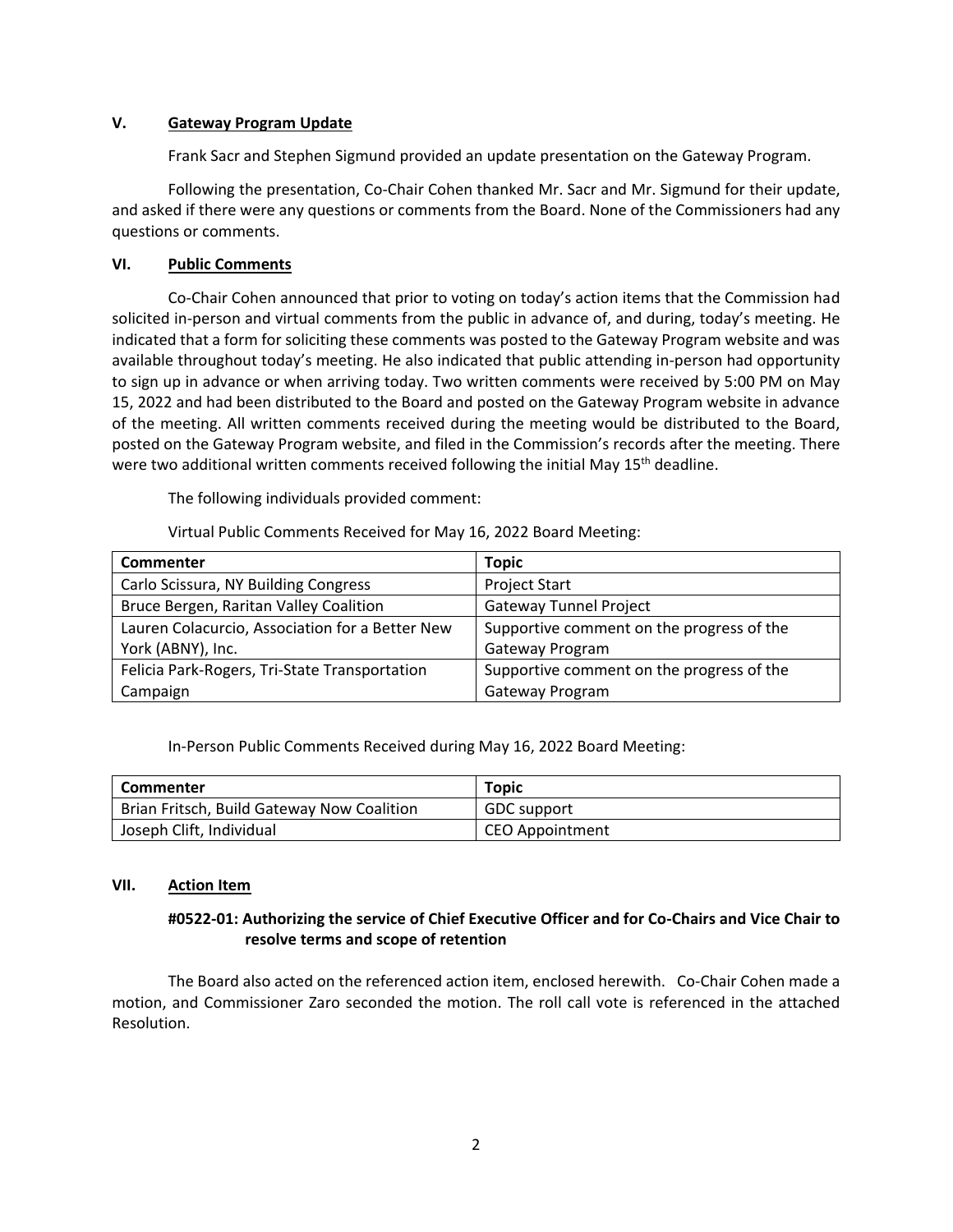# **VIII. Adjournment**

There being no further business, Co-Chair Cohen requested a motion to adjourn the meeting, and upon the motion being duly made by Co-Chair Cohen and seconded by Commissioner Barbas, the meeting was adjourned at approximately 2:35 p.m.

Respectfully submitted,

*/s/ Edmund Caulfield* Edmund Caulfield, Acting Secretary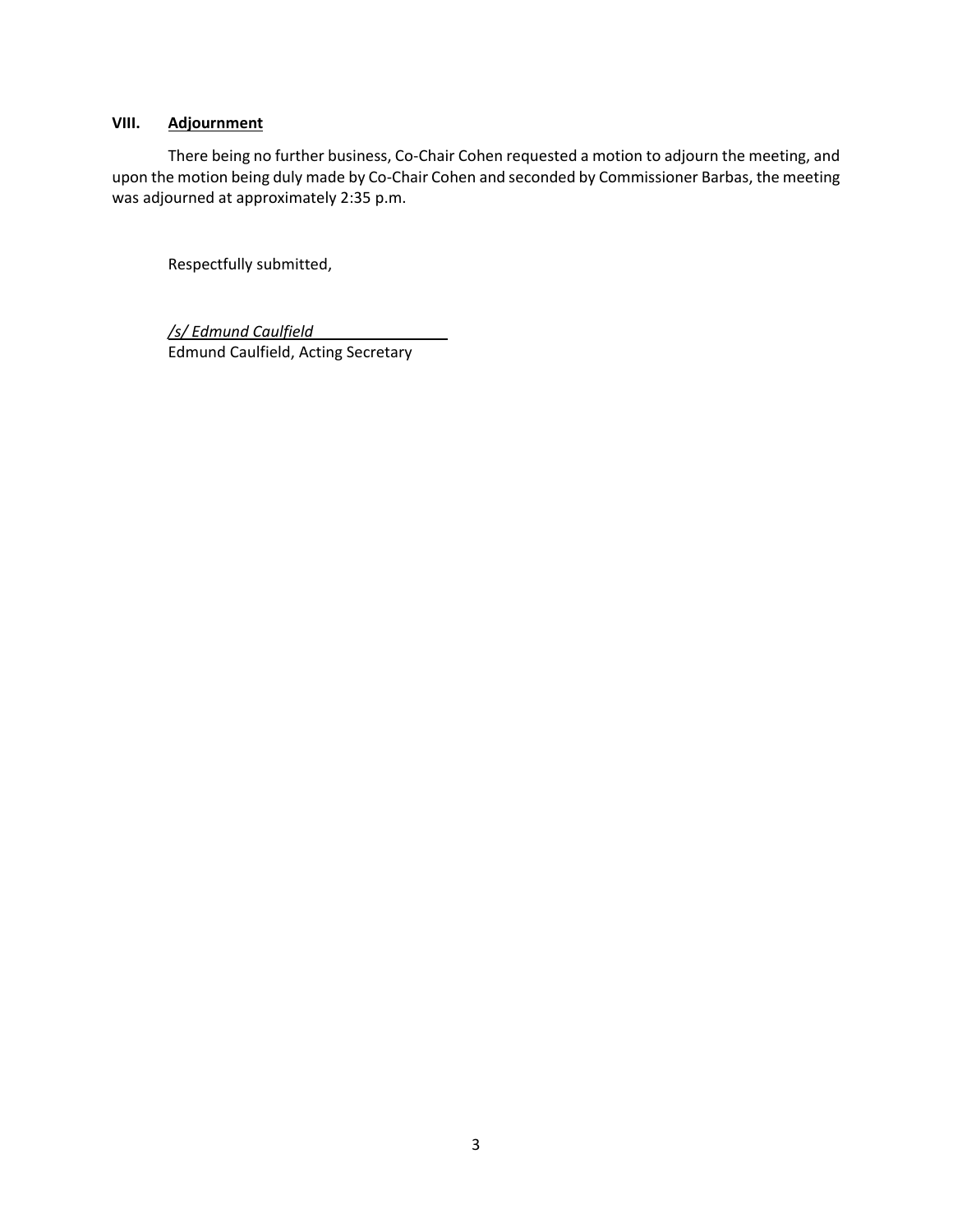# **#0522‐01: AUTHORIZING THE SERVICE OF CHIEF EXECUTIVE OFFICER AND FOR CO-CHAIRS AND VICE CHAIR TO RESOLVE TERMS AND SCOPE OF RETENTION**

The Gateway Development Commission Act ("GDC Act") holds that the officers of the Gateway Development Commission ("Commission" or "GDC") shall include a Chief Executive Officer ("CEO"), among other officers. See N.J.S.A. 32:36-4(b); 2019 N.Y. Laws Ch. 108, Section 2(3)(g).

The GDC Act also provides that the Commission has the power to "[a]ppoint, employ, contract with, and compensate such officers, … as the business of the Commission may require …" N.J.S.A. 32:36-8(l), 2019 N.Y. Laws Ch. 108, Section 2(7)(l)

Section 3.01 of the Bylaws of the Commission adopted March 5, 2021 (and amended on July 12, 2021), include the CEO as an initial officer of the Commission.

Section 3.03 of the Bylaws provide that "[e]ach Officer shall be appointed by the Board and shall serve at the pleasure of the Board …"

As such, the Commissioners of GDC are entrusted with the authority to appoint senior staff including a CEO.

In appointing a CEO it is appropriate and necessary for GDC to take into consideration the views of its Member-Partners, namely Amtrak, the States of New York and New Jersey, as well as its Federal Partners, namely Federal Railroad Administration (FRA) and Federal Transit Administration (FTA).

The Governors of New Jersey and New York have the right to veto official actions of the GDC Board of Commissioners, including the selection of a CEO, and therefore the Board of Commissioners has an interest in receiving input, if not a recommendation, from the Governors of New Jersey and New York, with respect to selection of a CEO.

The Governors of New Jersey and New York, as well as senior leadership of Amtrak, have given appropriate consideration and engaged in due diligence with respect to a potential GDC CEO and have jointly announced their recommendation of the hiring of Kris Kolluri for that position on terms to be decided by the GDC Commissioners.

The Secretary of the US Department of Transportation has publicly endorsed the recommendation of the hiring of Mr. Kolluri.

GDC Commissioners have interviewed Mr. Kolluri, have consulted with the Offices of the Governors of New Jersey and New York regarding Mr. Kolluri's qualifications to be CEO and their respective recommendations to have him serve in that position, have reviewed materials provided by the New Jersey and New York Governors' Offices, including background checks undertaken at the direction of the Governors, and have otherwise reviewed Mr. Kolluri's qualifications. Based on all the foregoing, the GDC Commissioners have found him qualified to serve as CEO.

Pursuant to the foregoing report, the following resolution was adopted, with Commissioners Barbas, Bauer, Cohen, Coscia, Dominguez, Grewal-Virk and Zaro voting in favor:

**RESOLVED,** that Co-Chairs, Balpreet Grewal-Virk and Steven M. Cohen, and Vice Chair, Anthony Coscia, are authorized 1) to engage in negotiations with Mr. Kolluri regarding the appropriate terms of his service as CEO, and 2) to enter into an agreement for Mr. Kolluri's engagement as CEO; and be it further